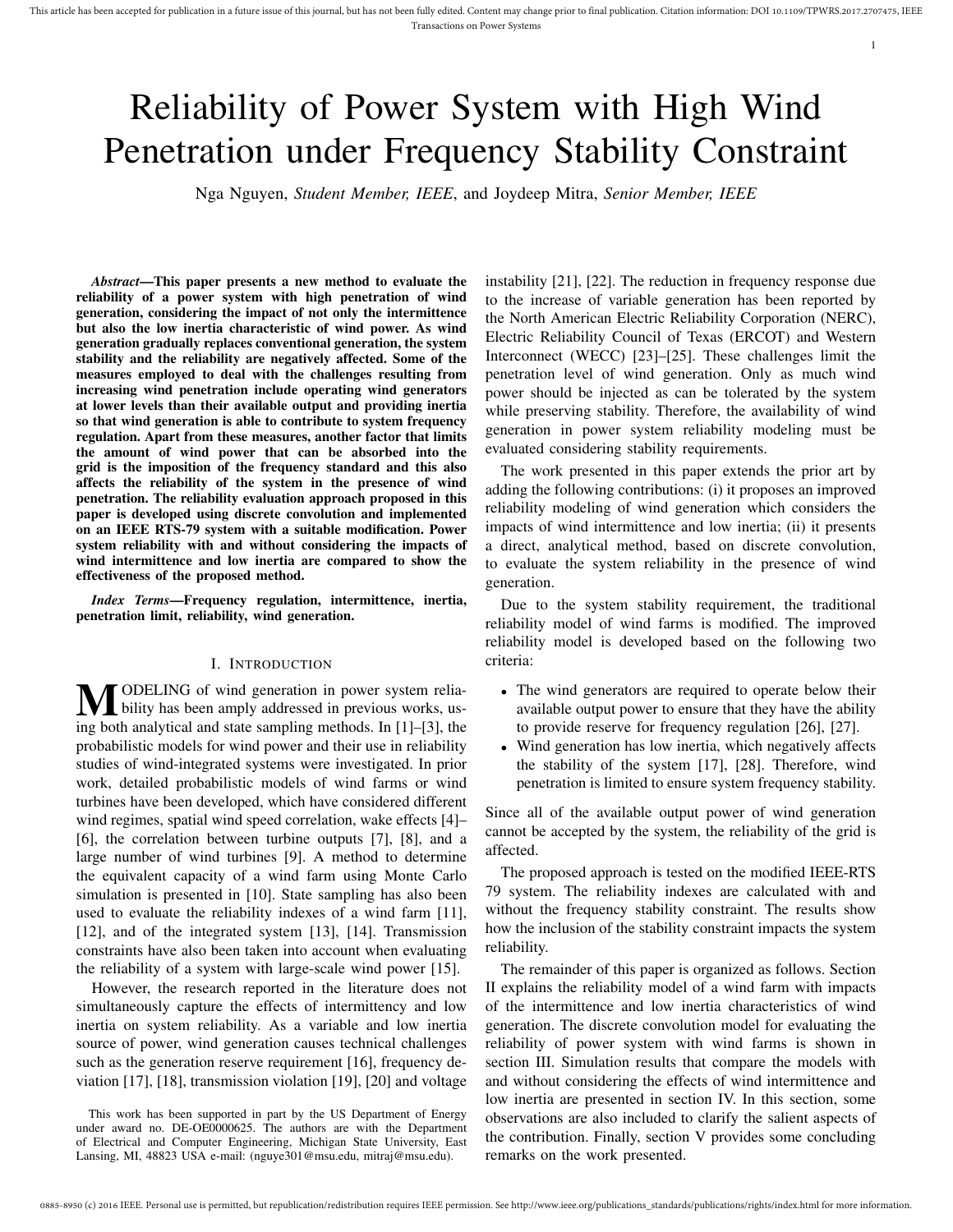## II. RELIABILITY OF THE INTEGRATED SYSTEM CONSIDERING THE IMPACTS OF INTERMITTENCE AND LOW INERTIA

The integrated system is modeled as a combination of multiple conventional generators and wind farms. The reliability of an integrated system is evaluated using the following 3 steps:

- Calculating the individual probabilities and frequency of all power outage states for each wind farm.
- Modeling the impacts of intermittence and low inertia of wind generation on the system frequency stability to modify the reliability indexes of wind farms.
- Calculating the reliability of the integrated system using discrete convolution under the stability constraints.

The details of each step are presented below.

## *A. Modeling of Wind Farm*

*1) Modeling of wind speed:* To estimate the system reliability, wind speed is approximated by the discrete Markov process (Markov chains) with a finite number of states [4], [6]. An exemplar of wind speed model with  $n$  states is shown in Fig. 1. This model reflects the probability, the frequency and the duration attributes of wind speed. It is assumed that the wind speed is statistically stationary. The transitions between wind speed states and wind turbine states are independent and the transitions between all states are considered. To estimate the wind model parameters, the exponential distribution or the sample adjustment can be used [4]. In this project, a realization or a sample path of the wind speed is used to estimate the probability, the frequency and transition rate of each wind state. Since the total number of samples is very large (long realization), the probability can be estimated as follows [4]:

$$
p_{c,i} = \frac{\sum_{j=1}^{N} n_{ij}}{\sum_{k=1}^{N} \sum_{j=1}^{N} n_{kj}}
$$
(1)

where  $p_{c,i}$  is the probability of wind being in state i,  $n_{ij}$  is the number of transitions from state i to state j, and N is the number of states.

The transition rate between any two states is calculated based on frequency balance between them as follows [4]:

$$
\rho_{i,j} = \frac{N_{ij}}{D_i} \tag{2}
$$

where  $N_{ij}$  is the number of transitions from state i to state j and  $D_i$  is the duration of state *i*.



Fig. 1. Wind speed model with  $n$  states.

*2) Modeling of wind turbine output:* The output power of a wind turbine depends on two factors: wind speed and turbine availability. The non-linear relationship between wind power output and wind speed is shown in Fig. 2 and equation (3) [29].



Fig. 2. Wind power output and wind speed relationship.

$$
P_w = \begin{cases} 0 & 0 \le V \le V_{ci} \\ (A + B \times V + C \times V^2) P_r & V_{ci} < V \le V_r \\ P_r & V_r < V \le V_{co} \\ 0 & V_{co} < V \end{cases}
$$
 (3)

where  $V_{ci}$ ,  $V_{co}$ ,  $V_r$ ,  $P_r$  are the cut-in, cut-out, rated speed, and rated power of the wind turbine, respectively. The constants A, B, and C are as follows  $[8]$ :

$$
A = \frac{1}{(V_{ci} - V_r)^2} [V_{ci}(V_{ci} + V_r) - 4(V_{ci}V_r)\frac{(V_{ci} + V_r)^3}{2V_r}]
$$
  
\n
$$
B = \frac{1}{(V_{ci} - V_r)^2} [4(V_{ci} + V_r)\frac{(V_{ci} + V_r)^3}{2V_r} - (3V_{ci} + V_r)]
$$
  
\n
$$
C = \frac{1}{(V_{ci} - V_r)^2} [2 - 4\frac{(V_{ci} + V_r)^3}{2V_r}]
$$

*3) Modeling of wind farm capacity outage:* The model of wind farm output is the combination of wind speed model and wind turbine model. In the wind turbine model, the wind turbine availability is represented by a binary state component (the turbine is in service or out of service) which is similar to the conventional generators. While considering the wind farm output model, some assumptions have been made:

- All the turbines in a wind farm are approximately subject to the same wind speed. Because of the consistent behavior of wind turbines with the wind speed variation on the entire wind farm, similar wind turbines have similar outputs with some deviation [30] and their average outputs are approximately equal.
- All the turbines have the same failure rate  $\lambda_t$  and repair rate  $\mu_t$ .
- All the states with the same output power are combined into one state.

As discrete convolution will be used later to calculate reliability of the integrated system, the model of wind farm output only considers the individual probability for each outage power state of the wind farm and its frequency to the lower outage capacity states. Also, all the transitions among wind states are considered, which is more appropriate than the birth and death Markov chain. This method is more convenient than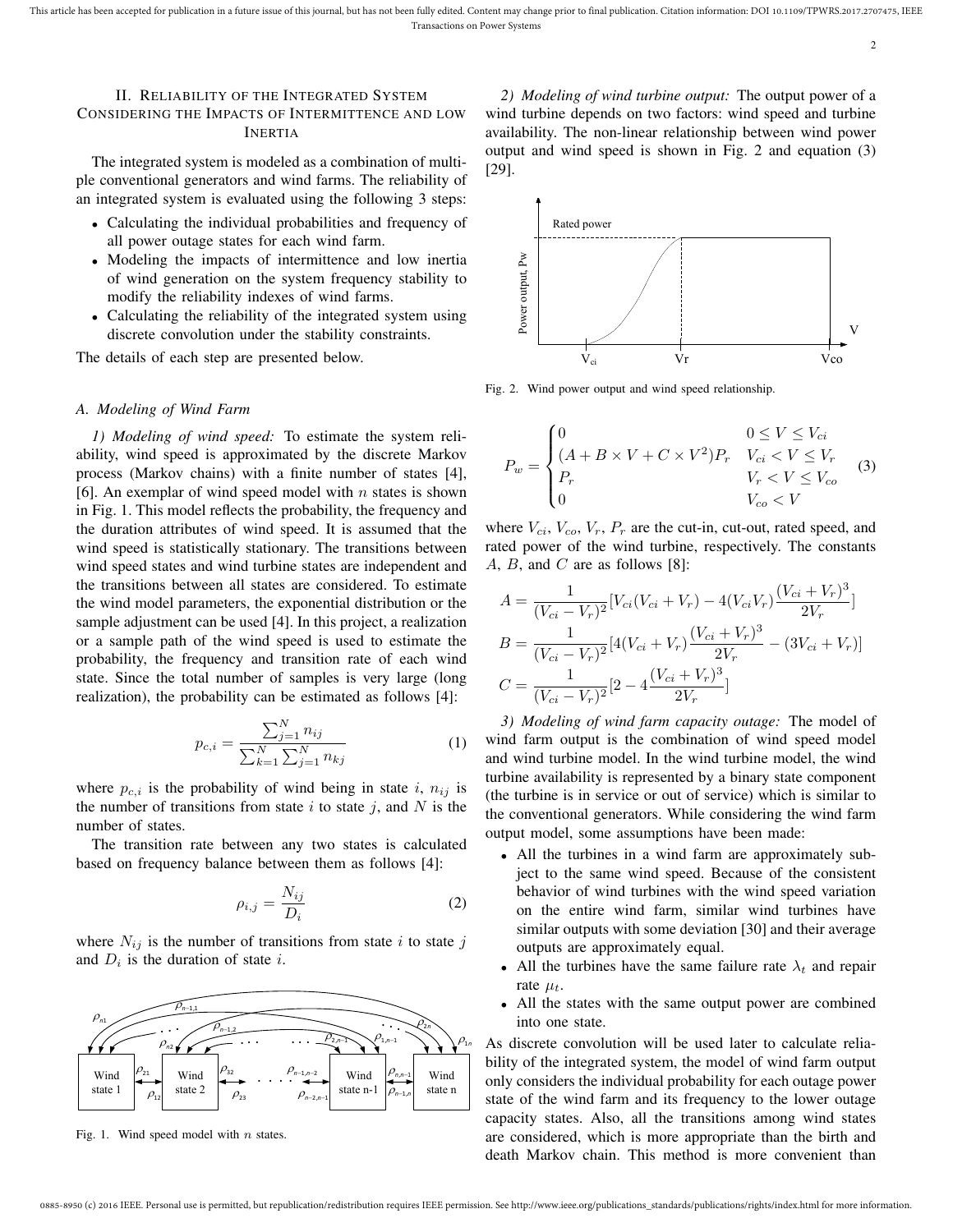3

previous methods as this method reduces the computational burden of calculating the transition frequencies of states to higher outage capacity states, since the required frequencies can be obtained just by considering transitions to lower outage capacity states. The model of wind farm outage is shown in matrix form in Fig. 3. In this figure, the capacity outage corresponding to each state is shown; these will be duly used in performing the discrete convolution. It should be noted that only the transitions from one state to other states with lower capacity outages are shown. The reason is that only these transitions are necessary when calculating the individual probability and frequency of wind farm states to other states with lower capacity outages.



Capacity increases due to wind speed

Fig. 3. State transition diagram for wind farm (the transitions between nonadjacent states are not shown for the sake of clarity).

In Fig. 3, m is number of wind turbines,  $G_i$  is the output of a single turbine at wind state  $j$ , and the transitions between non-adjacent states are not shown for the sake of clarity.

The capacity outage of each state can be represented as:

$$
C_{i,j} = mG_N - (m - i + 1)G_j \tag{4}
$$

The individual probability of each outage state in Fig. 3 is calculated as follows:

$$
p_{i,j} = p_{tb,i} p_{c,j} \tag{5}
$$

where  $p_{tb,i}$  is the probability of all wind turbines at state  $(i, j)$ and is calculated as follows:

$$
p_{tb,i} = C_m^{m-i+1} p_u^{m-i+1} p_d^{i-1}
$$
 (6)

where  $p_u$  and  $p_d$  are the probabilities of a wind turbine being up and down, respectively.  $C_m^{m-i+1}$  is the combination of m turbines taken  $m - i + 1$  at a time.

The individual jumping frequency to the lower capacity outage states of each outage state in Fig. 3 is calculated as follows:

$$
f_{i,j} = p_{i,j} \sum \rho_{i,j}^+ \tag{7}
$$

where  $\rho_{i,j}^{+}$  is the transition rate of state  $(i, j)$  to other states with lower capacity outages.

After grouping all states with the same capacity outages into one state, the probability of a capacity outage  $X$  and its frequency to the lower outage capacity is calculated as follows:

$$
P_r(X) = \sum_{i,j} p_{i,j}(X) \tag{8}
$$

$$
\beta^+(X) = \frac{\sum_{i,j} f_{i,j}(X)}{P_r(X)}\tag{9}
$$

If the impact of wind intermittence and low inertia is not considered, the results of wind farm probability and frequency can be used to combine with conventional generators to estimate the reliability of the system. However, this method is only appropriate when the level of wind penetration is low. When wind integration is high, the frequency stability of the system is negatively affected. Hence, it is necessary to consider the impact of wind intermittence and low inertia to ensure the system stability while system reliability is calculated.

#### *B. Modeling the Impact of Wind Intermittence and Low Inertia*

Due to its well-known uncertainty characteristics, wind power causes problems in maintaining the system frequency. In the presence of wind, the frequency disturbance gets worse in both density and magnitude. As required by power system standards, the frequency deviation must remain within the safe limits. To ensure the frequency security, several methods have been proposed. As described in [26], [27], the reserve requirement is mandatory for the wind turbine to support frequency regulation. The wind generators have to operate below their available output power to ensure that they have the ability to provide reserve for frequency regulation. The reserve requirement is implemented in wind generators by Delta control. The idea behind this control is to maintain a certain amount of power reserve so that the wind generators have the ability to respond and alter their outputs quickly both with positive and negative power ramps. As a result, the total available wind power might not be absorbed completely into the system. Because of the reserve requirement, the contribution of wind power to the reliability of the system reduces due to the decrease in injected wind power.

Besides the uncertainty, one of the drawbacks of wind is that wind turbines have very low inertia compared to that of conventional generators. This property of wind also introduces negative effects on the frequency regulation when wind generators replace conventional generators—larger frequency deviation and longer restoration time [28]. These negative effects become more adverse if the penetration of wind power increases [24], [25]. Due to the negative effect of wind on system frequency, the amount of wind that can be injected into the system is limited to ensure system stability. The method to estimate the penetration limit of wind power has been presented in previous works based on the stability power quality criteria: system minimum reserve requirement, the network congestions, voltage stability, system capacity, frequency stability, thermal violations [31], [32], transient stability limit, frequency security constraint [33], and windthermal coordination scheduling [34]. In this paper, the fast approximation of penetration limit based on the sensitivity analysis of maximum frequency deviation is developed.

To estimate the penetration limit of wind power based on frequency security, it is necessary to understand the mathematical model of the system frequency. Fig. 4 is the model of LFC for the multi-machine system proposed in [35] based on

0885-8950 (c) 2016 IEEE. Personal use is permitted, but republication/redistribution requires IEEE permission. See http://www.ieee.org/publications\_standards/publications/rights/index.html for more information.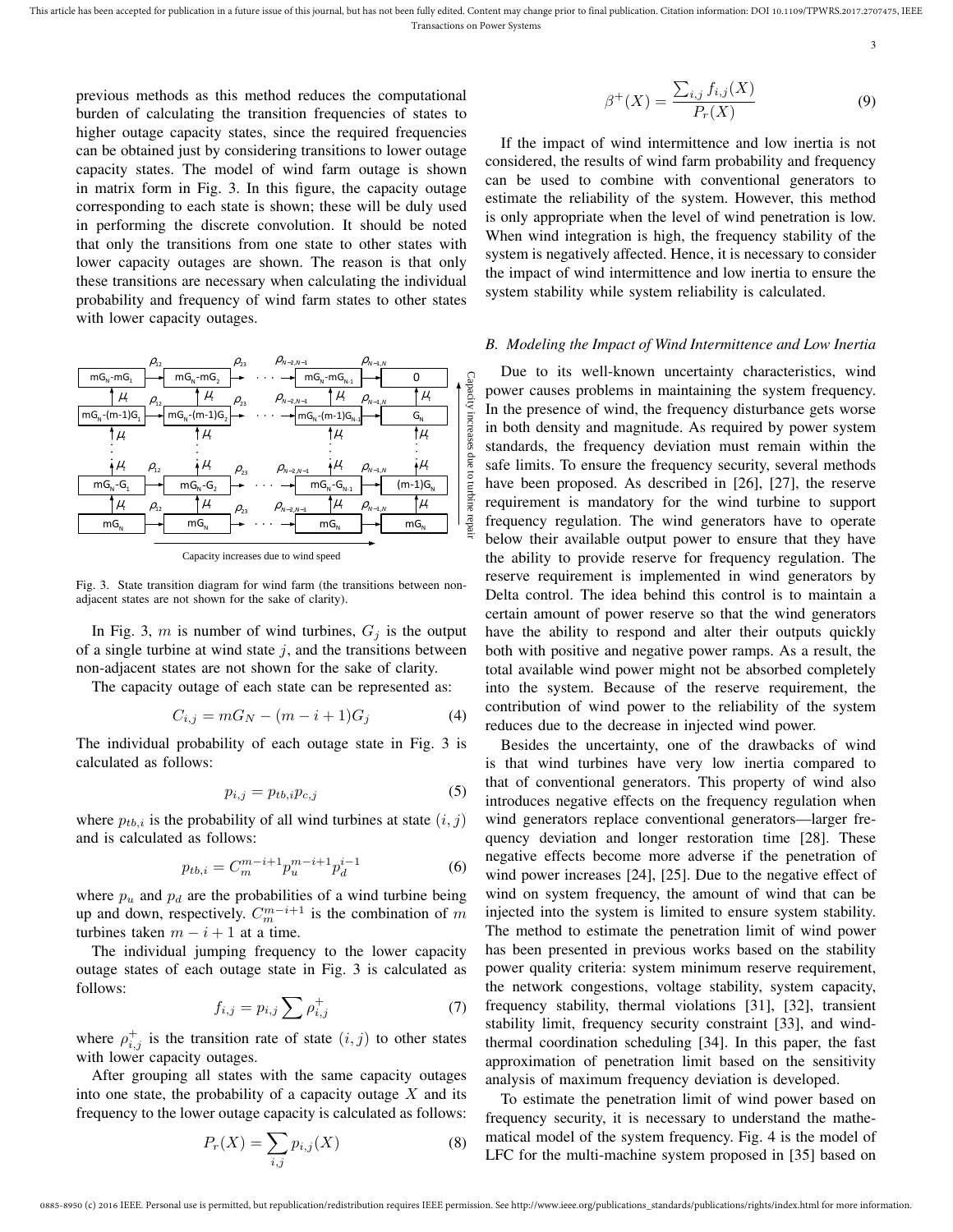4

the sensitivity of the frequency deviation to the governor parameters for the low-order LFC model [36] using linear curvefitting. The sensitivity of the maximum frequency deviation to governor parameters in [35] is shown in Table I.



Fig. 4. Multi-machine LFC model [35].

TABLE I SENSITIVITY OF FREQUENCY NADIR TO GOVERNOR PARAMETERS

| Parameters  | $T_R$     |      | Fи   |      |         |
|-------------|-----------|------|------|------|---------|
| Min         |           |      | 0.1  |      | 0.03    |
| Max         | 11        | Q    | 0.35 |      | 0.08    |
| Sensitivity | $-0.01\,$ | 0.03 | 1.35 | 0.05 | $-9.14$ |

As shown in the sensitivity results, the sensitivity of the maximum frequency deviation to the governor time constant is very small. Therefore, it is assumed in [35] that the governor time constants for the system governors are identical without significantly compromising the accuracy.

Assuming that load disturbance is a step function, the frequency deviation can be shown by the following equation [35]:  $\Delta$  P

$$
\Delta f = \frac{\frac{\Delta F_L}{s}}{D + 2Hs + \sum_{i=1}^{m} \frac{K_i(1 + F_i T_R s)}{R_i(1 + T_R s)}}
$$
(10)

Taking the inverse Laplace transform, the time-domain of frequency deviation can be given as:

$$
\Delta f = \frac{\Delta P_L}{2HT_R\omega_n^2} \left(1 - \frac{1}{\sqrt{1 - \zeta^2}} e^{-\zeta \omega_n t} \cos(\omega_n \sqrt{1 - \zeta^2} t - \phi)\right) + \frac{\Delta P_L}{2H\omega_n \sqrt{1 - \zeta^2}} e^{-\zeta \omega_n t} \sin(\omega_n \sqrt{1 - \zeta^2} t) \tag{11}
$$

where

$$
\phi = \tan^{-1}\left(\frac{\zeta}{\sqrt{1-\zeta^2}}\right) \tag{12}
$$

$$
\omega_n = \sqrt{\frac{1}{2HT}(D + R_T)}\tag{13}
$$

$$
\zeta = \frac{1}{2} \left[ \frac{2H + T_R(D + F_T)}{\sqrt{2HT_R(D + R_T)}} \right]
$$
(14)

$$
F_T = \sum_{i=1}^{m} \frac{K_i F_i}{R_i} \tag{15}
$$

$$
R_T = \sum_{i=1}^{m} \frac{K_i}{R_i} \tag{16}
$$

At the maximum frequency deviation, the derivative of frequency deviation equals zero. Hence, the time of the maximum frequency deviation and the maximum frequency deviation can be derived as [35]:

$$
t_{max} = \frac{1}{\omega_n \sqrt{1 - \zeta^2}} \tan^{-1} \left( \frac{\omega_n \sqrt{1 - \zeta^2}}{\zeta \omega_n - 1/T} \right) \tag{17}
$$

$$
\Delta f_{max} = \frac{\Delta P}{R_T + D} \left( 1 + e^{-\zeta \omega_n t_{max}} \sqrt{\frac{T_R (R_T - F_T)}{2H}} \right) \tag{18}
$$

Assuming that the fraction of reduction in the system inertia when wind power replaces the conventional generators is  $\alpha_{conv}$ , and the inertia that wind contributes to the system is  $\alpha_w$ , the new values of system inertia and the equivalent regulation constant can be expressed by:

$$
H^{new} = H^{old}(1 - \alpha_{conv} + \alpha_w) = \alpha H^{old} \tag{19}
$$

$$
R^{new} = R^{old} / (1 - \alpha_{conv} + \alpha_w) = R^{old} / \alpha \tag{20}
$$

Applying the new values of H and R to equation (18), the new value of the maximum frequency deviation in the presence of wind power is given as:

$$
\Delta f_{max} = \frac{\Delta P}{\alpha R_T + D} (1 + e^{-\zeta^{new} \omega_n^{new} t_{max}^{new}} \sqrt{\frac{T(R_T - F_T)}{2H}})
$$
\n(21)

where

$$
F_T^{new} = \sum_{i=1}^{m} \alpha \frac{K_i F_i}{R_i} = \alpha F_T \tag{22}
$$

$$
R_T^{new} = \sum_{i=1}^m \alpha \frac{K_i}{R_i} = \alpha R_T \tag{23}
$$

$$
\omega_n^{new} = \sqrt{\frac{1}{2\alpha HT_R}(D + \alpha R_T)}
$$
(24)

$$
\zeta^{new} = \frac{1}{2} \frac{2\alpha H + T_R(D + \alpha F_T)}{\sqrt{2\alpha HT_R(D + \alpha R_T)}}\tag{25}
$$

To ensure system security, the maximum frequency deviation should not exceed the safe limit:

$$
\Delta f_{max} \le \Delta f_s \tag{26}
$$

As the value of D is often much smaller than  $R_T$  and  $F_T$ , the values of  $\omega_n^{new}$  and  $\zeta^{new}$  do not have a notable change when changing  $D$ . Also, the sensitivity of maximum frequency deviation to  $D(0.05)$  is much less than that to  $R(-9.14)$  and  $F_H$  (1.35). Moreover, the change in load damping does not have a large impact on the exponential term. Therefore, it is reasonable to approximate the values of  $\omega_n^{new}$  and  $\zeta^{new}$  and the limit  $\alpha_{max}$  as follows:

$$
\omega_n^{new} = \sqrt{\frac{1}{2\alpha HT_R}(\alpha R_T)} = \sqrt{\frac{R_T}{2HT_R}}
$$
(27)

$$
\zeta^{new} = \frac{1}{2} \frac{2\alpha H + \alpha T_R F_T}{\sqrt{2\alpha H T_R \alpha R_T}} = \frac{1}{2} \frac{2H + T_R F_T}{\sqrt{2 H T_R R_T}} \tag{28}
$$

0885-8950 (c) 2016 IEEE. Personal use is permitted, but republication/redistribution requires IEEE permission. See http://www.ieee.org/publications\_standards/publications/rights/index.html for more information.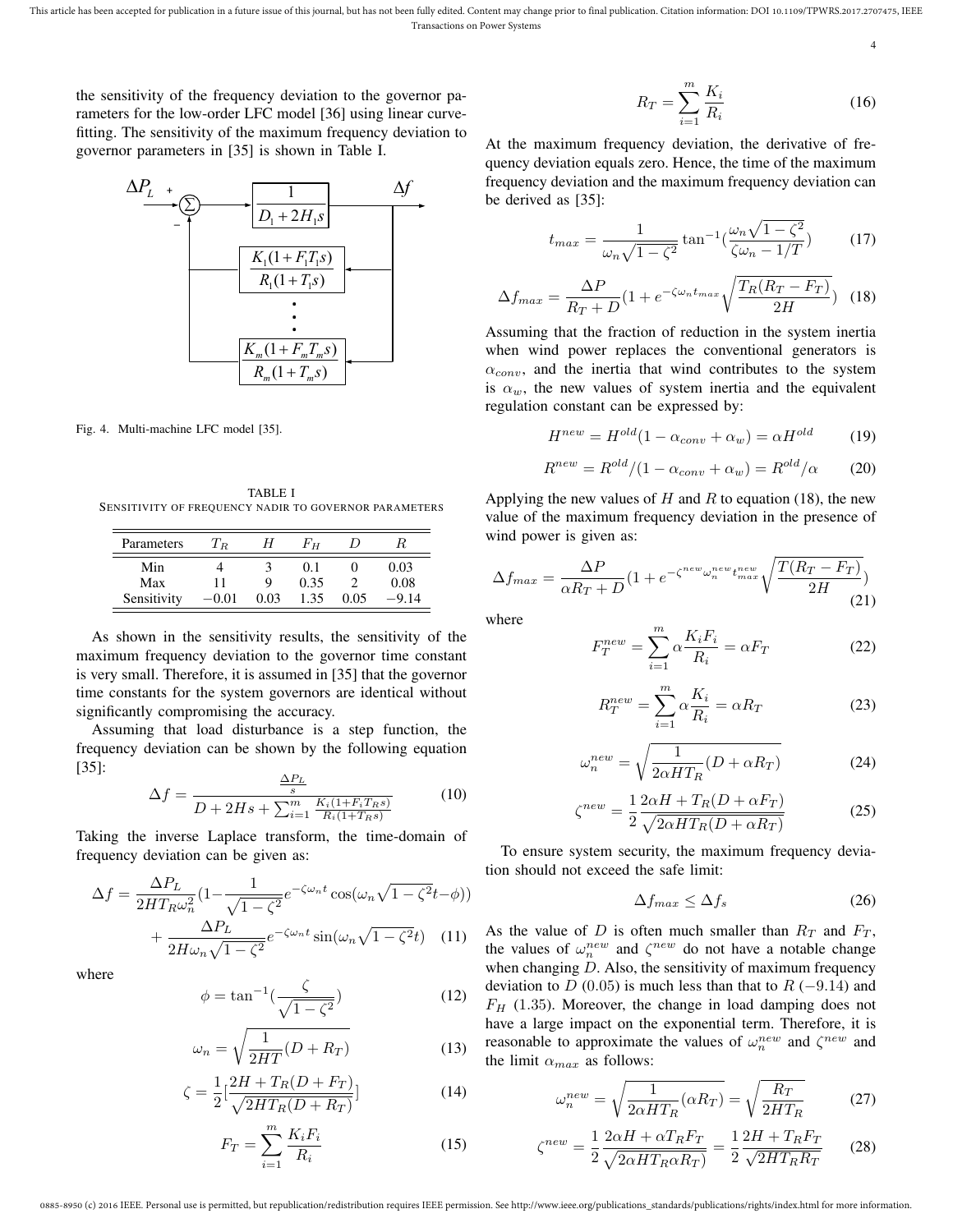$\overline{F}$ 

$$
\alpha_{max} = \frac{\Delta P_L}{\Delta f_s R_T} (1 + e^{-\zeta \omega_n t_{max}} \sqrt{\frac{T_R (R_T - F_T)}{2H}})
$$
(29)

Based on the limit of inertia reduction, the maximum amount of wind integrated into the system is defined.

Previous work evaluating the reliability of a power system in the presence of wind considers all of the available wind output in the reliability model. However, in view of the two problems mentioned before that affect the amount of integrated wind power, the traditional reliability model of the system with wind power should be re-evaluated. The real amount of wind power injected into the system is lower than the available wind output, which means that the reliability of the system is negatively affected.

#### *C. Capacity Outage Probability and Frequency Table*

While combining the wind turbine model with the wind speed model, wind generation is treated as a generator with multiple derated states. The Unit Addition Algorithm with discrete convolution is utilized to build a Capacity Outage Probability and Frequency Table (COPAFT) [37]. The CO-PAFT of the integrated system which includes conventional generators and wind generators is built as follows:

*1) Build COPAFT for all conventional generators:* Each conventional generator is modeled as a two-state unit. The cumulative probability of a capacity outage stage of  $X$  MW after adding a unit of capacity  $C$  MW is as follows [37]:

$$
P(X) = \sum_{i=1}^{2} P'(X - C_i) p_{cv,i}
$$
 (30)

where  $P(X)$  is the "new" cumulative probability of the capacity outage state X MW and  $P'(X - C_i)$  is the "old" cumulative probability of the capacity outage state  $X - C_i$ MW. If  $X \leq C_i$  then  $P'(X - C_i) = 1$ .  $p_{cv,i}$  is the individual probability of the conventional generator with the capacity outage  $C_i$ .

The cumulative frequency  $F(X)$  for a forced outage of X MW is given as follows [37]:

$$
F(X) = \sum_{i=1}^{2} F'(X - C_i) p_{cv,i} + (P'(X - C_2) - P'(X)) p_{cv,2} \mu_{cv}
$$
\n(31)

where  $\mu_{cv}$  is the repair rate of conventional generator. If  $X \leq$  $C_i$  then  $F'(X - C_i) = 0$ 

*2) Including wind farms:* As mentioned in the previous section, wind farms are modeled as multi-state generators. Each capacity outage level is associated with a probability and frequencies of transitions to higher or lower outage levels; however in this analysis we consider only the transitions to lower outage levels for frequency calculation, since the system is considered to be frequency balanced.

The cumulative probability and frequency of the capacity outage state  $X$  MW is calculated as follows:

$$
P(X) = \sum_{i=1}^{N} P'(X - C_{w,i}) P_{r,i}
$$
 (32)

$$
(X) = \sum_{i=1}^{N} F'(X - C_{w,i}) P_{r,i}
$$
  
+ 
$$
\sum_{i=1}^{N-1} (P'(X - C_{w,i+1}) - P'(X - C_{w,i})) P_{r,i+1} \beta_{i+1}^+
$$
  
+ 
$$
(P'(X - C_{w,N}) - P'(X - C_{w,1})) P_{r,N} \beta_N^+
$$
(33)

5

As can be seen from equations (32) and (33), the equations (30) and (31) are special cases of equations (32) and (33) with  $N = 2$ . This means that the conventional generator can be regarded as a special case of a multi-state unit where the number of states equals 2.

The probability calculations are easy to understand. The frequency calculations may be understood as follows. Consider adding a two-state unit of capacity  $C$  to an existing COPAFT with states  $x_1, x_2, \cdots$ . Fig. 5 shows the states created as a result of adding the two-state unit.



Fig. 5. Unit addition diagram for a two-state unit.

The first column shows the outage states prior to the addition of the new unit, and the second column shows the new outage states created. The set of states inside the polygon is described by  $\{C_O \geq x_i\}$ . In the steady state, the frequency of encountering the set is equal to the frequency of exiting the set [37]. This frequency can therefore be computed as:

$$
F(C_O \ge x_i) = F_i P_{r,1} + F_j P_{r,2} + (P_j - P_i) f_{12} \tag{34}
$$

where the first two terms result from the changes in states of units other than the unit being added, while the last term results from a change in the state of the unit being added.

When this concept is extended to the addition of wind farms as multi-state units, the state frequency diagram assumes the form shown in Fig. 6, and the general form shown in (33) is used to calculate cumulative frequencies.

From above analysis, the COPAFT of the integrated system is constructed to estimate system reliability.

#### III. RESULTS AND DISCUSSION

The proposed approach is tested on the modified IEEE-RTS system with 43 identical wind farms. The original system includes 32 conventional generators with a total capacity of 3405 MW. The modified IEEE-RTS system has 26 conventional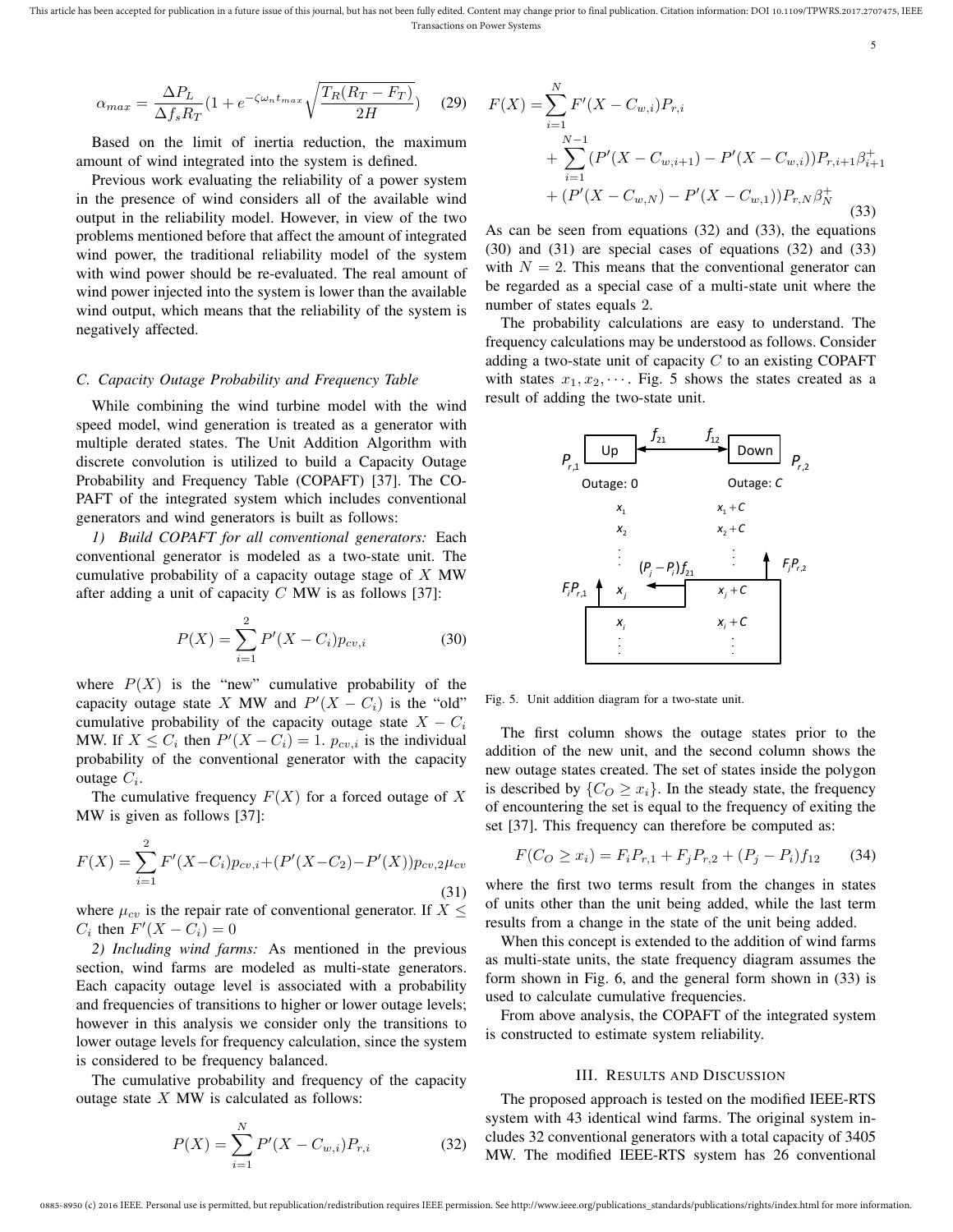This article has been accepted for publication in a future issue of this journal, but has not been fully edited. Content may change prior to final publication. Citation information: DOI 10.1109/TPWRS.2017.2707475, IEEE Transactions on Power Systems

6



Fig. 6. State frequency diagram for unit addition.

generators and 43 identical wind farms. Each wind farm has 10 wind turbines, each with 8 MW rated power. The data for IEEE-RTS system can be found in [38]. The inertia data of IEEE-RTS system is shown in Table II [38]. The reliability of the system is evaluated for two cases: i) considering and ii) neglecting the impacts of wind intermittence and low inertia. The total rated power of the wind turbines is 3440 MW. This wind generation replaces six conventional generators with a total capacity of 860 MW. The replaced conventional generators include four 76 MW coal generators at bus 1 and 2, one 155 MW coal generator at bus 15, and one 400 MW nuclear generator at bus 21. As wind generation does not always operate at its rated power, the total rated wind generation is chosen so that the amount of replaced conventional generation equals 25% of the total rated wind capacity. The wind data is extracted from [39] which is provided by National Renewable Energy Laboratory (NREL). Available data are collected over ten minutes periods. However, the data is clustered into one hour periods. The wind turbines are considered with the mean time to failure and the mean time to repair of 3600 hours and 150 hours, respectively. The cut-in, rated and cut-out speeds are 4, 12, and 25 m/s, respectively.

Considering one-hour intervals, the annual wind speed is represented by eight states with a step size equal to 1 m/s. This is because some of the states were combined together since they produce identical power (states 1– 6 produce 0 MW and states  $12 - 25$  produce 8 MW). Therefore, each wind turbine is treated as an eight-state unit. The transition rates among the eight states are shown in Table III.

Four scenarios will be investigated to show the effect of the intermittence and low inertia of wind generation on system reliability:

Scenario 1: The effects of intermittence and low inertia of

TABLE II SYSTEM INERTIA DATA

| Unit group                                                                                                         |  |  |  |  | $ U_{12} U_{20} U_{50} U_{76} U_{100} U_{155} U_{197} U_{350} U_{400} $ |
|--------------------------------------------------------------------------------------------------------------------|--|--|--|--|-------------------------------------------------------------------------|
| Unit size (MW)   12   20   50   76   100   155   197   350   400                                                   |  |  |  |  |                                                                         |
| Inertia (MJ/MW) $\vert 0.34 \vert 0.56 \vert 1.75 \vert 2.28 \vert 2.80 \vert 4.65 \vert 5.52 \vert 10.5 \vert 20$ |  |  |  |  |                                                                         |

TABLE III TRANSITION RATES BETWEEN WIND SPEED STATES

| <b>State</b> |       | 2   | 3                                                                                    | 4 | $\sim$ | 6 | 8 |
|--------------|-------|-----|--------------------------------------------------------------------------------------|---|--------|---|---|
| 1            |       |     | $0.799 \mid 0.119 \mid 0.048 \mid 0.019 \mid 0.008 \mid 0.004 \mid 0.001 \mid 0.002$ |   |        |   |   |
| 2            | 0.319 | 0.3 | $(0.228 \, 0.104 \, 0.034 \, 0.004 \, 0.007 \, 0.003$                                |   |        |   |   |
| 3            |       |     | $0.121 \mid 0.212 \mid 0.346 \mid 0.198 \mid 0.083 \mid 0.025 \mid 0.01 \mid 0.005$  |   |        |   |   |
| 4            |       |     | $0.037 \mid 0.085 \mid 0.212 \mid 0.314 \mid 0.251 \mid 0.069 \mid 0.019 \mid 0.013$ |   |        |   |   |
| 5            |       |     | $0.017 \mid 0.023 \mid 0.09 \mid 0.193 \mid 0.359 \mid 0.223 \mid 0.074 \mid 0.022$  |   |        |   |   |
| 6            |       |     | $0.005 \mid 0.006 \mid 0.026 \mid 0.091 \mid 0.226 \mid 0.361 \mid 0.213 \mid 0.073$ |   |        |   |   |
| $\tau$       |       |     | $0.004 \mid 0.004 \mid 0.008 \mid 0.021 \mid 0.084 \mid 0.221 \mid 0.371 \mid 0.287$ |   |        |   |   |
| 8            |       |     | $0.001 \mid 0.001 \mid 0.001 \mid 0.004 \mid 0.011 \mid 0.036 \mid 0.101 \mid 0.846$ |   |        |   |   |

wind generation are not considered.

When the variability and inertia impacts are neglected, all the available wind output is integrated into the grid. The capacity outage of a wind turbine for each wind state and its probability are shown in Table IV. For simplicity, the output of wind turbine is approximated to the closest integer. Based on the data provided in Table III, IV and applying the proposed method, the COPAFT for a wind farm with 10 wind turbines is constructed and shown in Table V. The reliability indexes of the integrated system are calculated and shown in Table VI for comparison with other scenarios.

Scenario 2: In this case, the spinning reserve requirement is considered.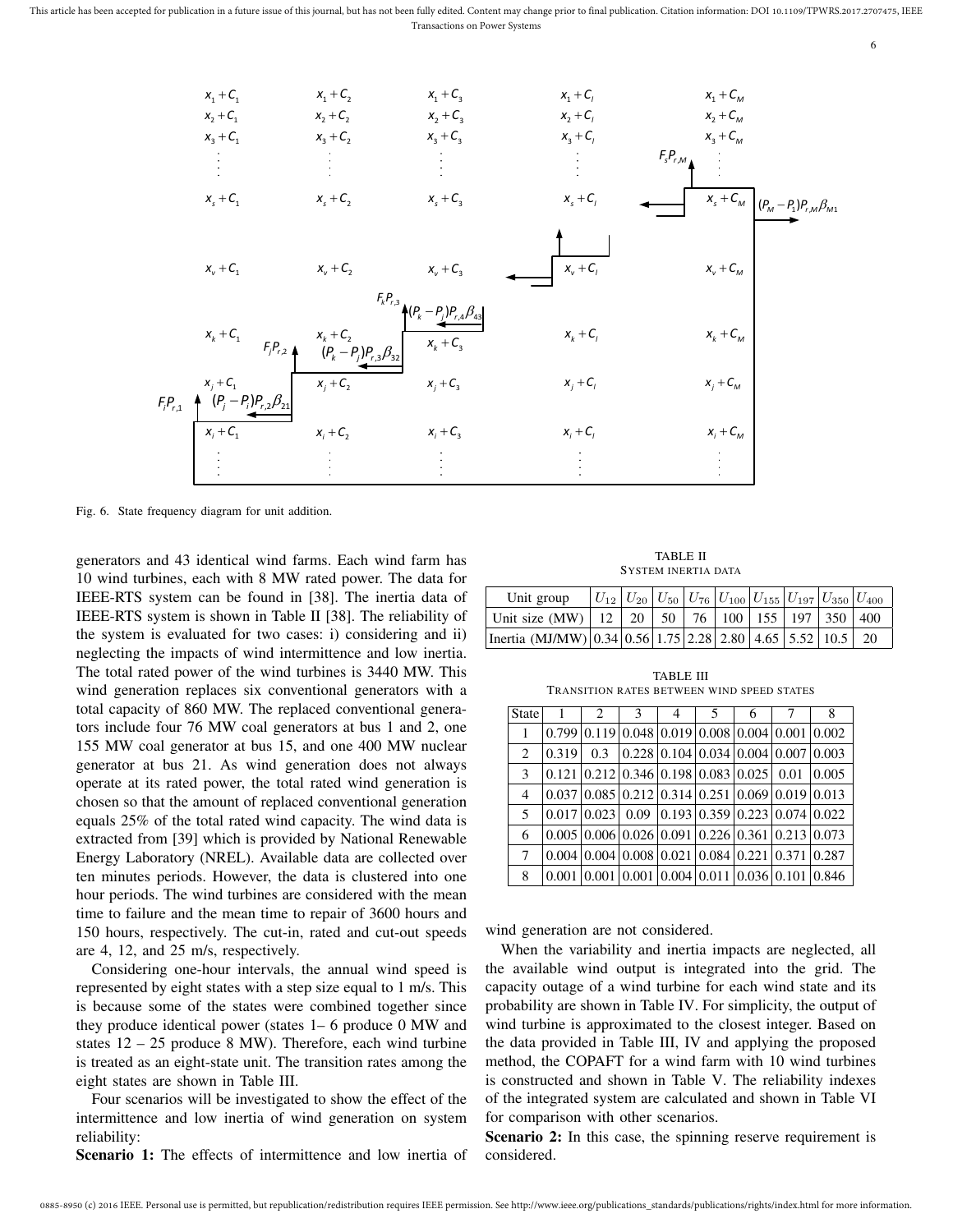Considering the spinning reserve requirement, the wind generators have to operate at the lower level of its available power output. Assuming that the spinning reserve requirement of wind generation is 15% of wind available output, the wind power that integrates into the system reduces. As a result, the reliability of the system becomes worse. The comparison of available wind power and real wind power that integrates into the system for 100 hours can be seen in Fig. 7. The capacity outage of a wind turbine for each wind state and its probability are shown in Table IV. The COPAFT for a wind farm with reserve requirement is constructed and shown in Table V. The reliability indexes of the integrated system are calculated and shown in Table VI.



Fig. 7. Available wind output and integrated wind output for the scenarios.

Scenario 3: In this case, both the spinning reserve requirement and the limit of wind penetration due to frequency security are considered.

Considering the impact of stochasticity and low inertia of wind on the frequency, the integrated wind power must be limited. This limit is implemented by the constraint of reduction of inertia as presented in the previous section. The dynamic parameters of the conventional generators are chosen within appropriate ranges which are shown in Table I [35]. The inertia of each wind farm is smaller than that of a conventional generator and can be chosen as 0.25 pu. The load damping value of the system is assumed a value of 2. Load disturbance is simulated by a 0.1 pu step function. The maximum frequency deviation is compared with the safe limit of frequency deviation  $\pm 0.1$  Hz [40] to define how much wind generation should be integrated into the main grid. Applying the data of the system dynamics to equation (21), the maximum reduction of inertia of the system is found to be 18.2%. As the inertia of the system is directly proportional to the output of the conventional generators and the inertia of wind power is considered, the maximum penetration limit of wind generation is 2789 MW to ensure the system frequency security. Therefore, only 697 MW of conventional generation can be replaced. This condition is combined with the spinning

requirement of wind to give the real allowable integrated wind power. The comparison of available wind power with real wind power that integrates into system, considering both spinning reserve requirement and frequency security condition for 100 hours, can be seen in Fig. 7.

Scenario 4: In this case, large-scale energy storage is considered, to improve the reliability of the wind-integrated system. With large wind penetration, the operation of the wind generation and energy storage should be coordinated [41], [42]. The principle of this coordination is that the surplus hourly wind power, which has not been integrated into the main grid due to system stability requirement, will be stored. The work in this paper will add to the method presented in [42] by considering frequency stability as the system stability requirement. The improved coordination is stated as follows.

If the available wind power is less than the wind integration limit, then the stored energy can be used to supply the load. However, the stored energy can be discharged if the available wind power is greater than the wind integration limit, and the power from conventional generation is less than the difference between the load and the wind integrated limit. In other words, the wind generation, the conventional generation, and the energy storage are all coordinated to meet the system demand. Assuming that the integration limit of wind is  $P_{li}$ , the time series representing the energy storage state is calculated as follows:

 $E_{t+1}$ 

$$
= \begin{cases} E_t + P_{w,t} - P_{li} & P_{w,t} \ge P_{li} \text{ and } P_{c,t} \ge P_L - P_{li} \\ E_t + P_{c,t} - P_L + P_{li} & P_{w,t} \ge P_{li} \text{ and } P_{c,t} < P_L - P_{li} \\ E_t + P_{w,t} - P_{li} & P_{w,t} < P_{li} \\ E_t & \text{otherwise} \end{cases}
$$

where  $P_{w,t}$  and  $P_{c,t}$  are total power generation of the wind farms and the conventional generators at time  $t$ . The charging and discharging rate is considered linear using a 5 hour discharging period. The maximum energy by which the storage can charge and discharge in a time interval  $\Delta t$  is  $(E_{max} - E_{min})/5 \times \Delta t$  where  $E_{max}$  and  $E_{min}$  are the maximum and minimum capacity of the storage [42]. The minimum storage capacity is assumed to be 20% of the maximum capacity.

In this scenario, an energy storage system with maximum capacity of 30 MW each is installed at each wind farm to improve the system reliability. Both the spinning reserve requirement and the limit of wind penetration due to frequency security are included.

#### *A. Results*

The capacity outage of a wind turbine for each wind state and its probability are shown in Table IV. The COPAFT for a wind farm, considering the reserve requirement and the frequency security, is constructed and shown in Table V. The reliability indexes of the original IEEE-RTS system and the augmented IEEE-RTS system considering the spinning reserve requirement, the limit of wind penetration due to frequency security, and the energy storage are calculated and shown in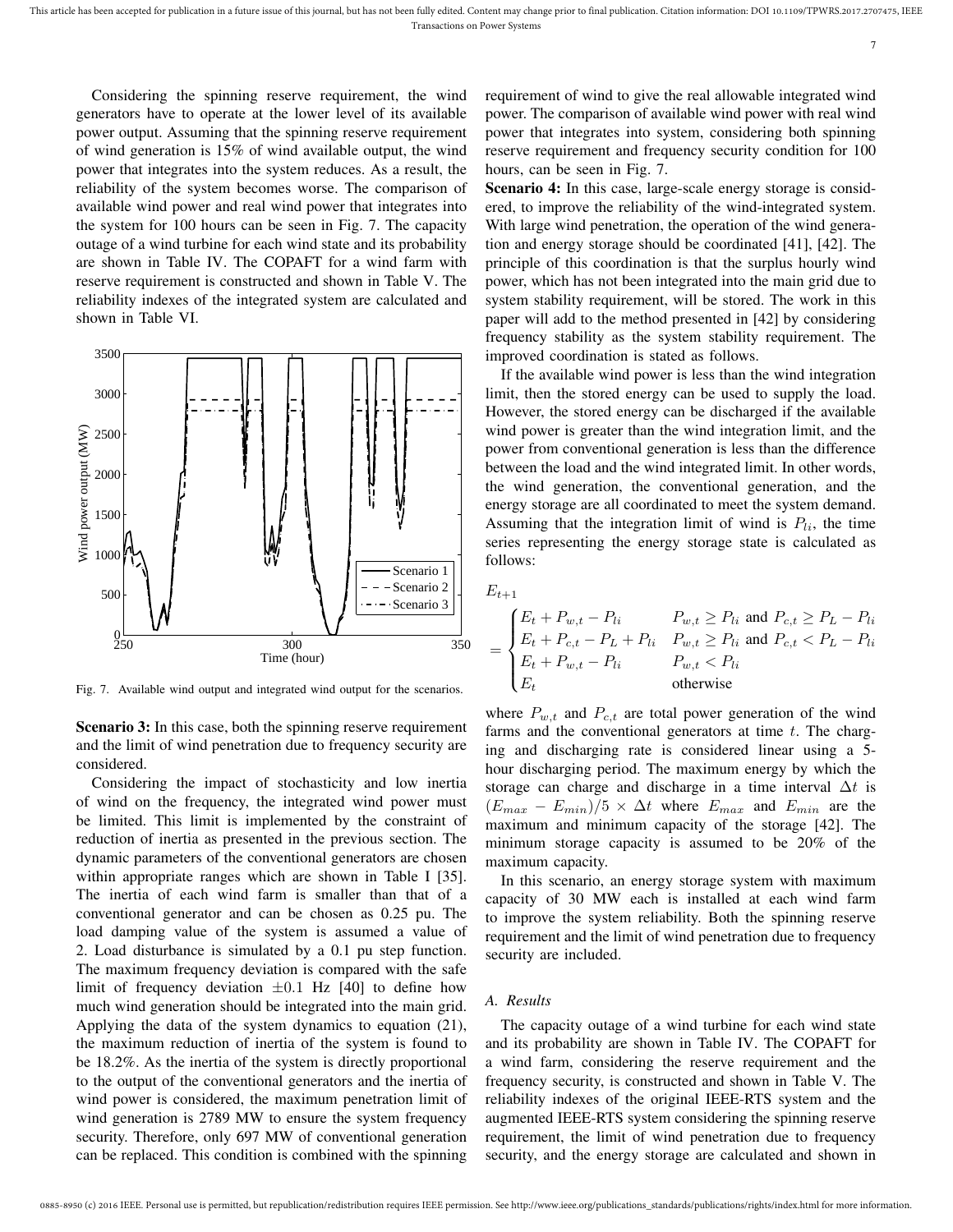8

Table VI. It should be noticed that the capacity outages of three scenarios are different as shown in Table V. The reason for this difference is that due to the frequency stability, some states with the high level of wind integration is removed (the system cannot absorb these high levels of wind generation and maintain stability). Because spinning reserve requirement and the limit of wind penetration due to frequency security are considered in both scenario 3 and 4, the results for scenario 3 in Table V will be utilized for scenario 4.

TABLE IV THE CAPACITY OUTAGES AND PROBABILITIES OF A WIND TURBINE FOR THE FIRST THREE SCENARIOS

| Scenario 1 |           | Scenario 2 |           | Scenario 3 |           |  |
|------------|-----------|------------|-----------|------------|-----------|--|
| $C_{O1}$   | $P_{r,i}$ | $C_{O2}$   | $P_{r,i}$ | $C_{O3}$   | $P_{r,i}$ |  |
| 8          | 0.212     | 8          | 0.212     | 8          | 0.212     |  |
| 6.8945     | 0.08      | 7.1156     | 0.08      | 7.1156     | 0.08      |  |
| 6.0977     | 0.092     | 6.47816    | 0.092     | 6.47816    | 0.092     |  |
| 5.082      | 0.09      | 5.6656     | 0.09      | 5.6656     | 0.09      |  |
| 3.899      | 0.104     | 4.7192     | 0.104     | 4.7192     | 0.104     |  |
| 2.4794     | 0.096     | 3.58352    | 0.096     | 3.58352    | 0.096     |  |
| 0.8758     | 0.0882    | 2.30064    | 0.0882    | 2.45       | 0.326     |  |
| 0          | 0.2378    | 1.6        | 0.2378    |            |           |  |

TABLE V THE PROBABILITY AND FREQUENCY OF A WIND FARM WITH 10 WIND TURBINES

| <b>State</b>    | Scenario 1          |                                    |                        | Scenario 2      |                                   | Scenario 3             |                     |                              |                        |
|-----------------|---------------------|------------------------------------|------------------------|-----------------|-----------------------------------|------------------------|---------------------|------------------------------|------------------------|
|                 | $\overline{C_{O1}}$ | $\overline{P}_{r, \underline{i1}}$ | $\overline{\beta_1^+}$ | $C_{O2}$        | $\overline{P}_{r,\underline{i}2}$ | $\overline{\beta_2^+}$ | $\overline{C}_{O3}$ | $\bar{P}_{r,\underline{i3}}$ | $\overline{\beta_3^+}$ |
| 1               | $\theta$            | 0.1581                             | 0                      | 12              | 0.1581                            | $\theta$               | 16                  | 0.1581                       | 0                      |
| $\overline{2}$  | $\overline{8}$      | 0.0659                             | 0.0067                 | 19              | 0.1245                            | 0.1388                 | 22                  | 0.0659                       | 0.0067                 |
| $\overline{3}$  | 9                   | 0.0586                             | 0.2872                 | 25              | 0.0244                            | 0.2939                 | 23                  | 0.0586                       | $0.\overline{2872}$    |
| $\overline{4}$  | 16                  | 0.0368                             | 0.1974                 | 26              | 0.0124                            | 0.0067                 | 29                  | 0.0368                       | 0.1974                 |
| 5               | 23                  | 0.0046                             | 0.2939                 | 32              | 0.006                             | 0.2277                 | 34                  | 0.0046                       | 0.2939                 |
| $\overline{6}$  | 24                  | 0.0014                             | 0.0067                 | 33              | 0.0635                            | 0.2856                 | $\overline{35}$     | 0.0014                       | 0.0067                 |
| 7               | 25                  | 0.0635                             | 0.2856                 | 38              | 0.027                             | 0.2923                 | 36                  | 0.0635                       | 0.2856                 |
| $\overline{8}$  | 30                  | 0.027                              | 0.2923                 | 39              | 0.0001                            | 0.0067                 | 40                  | 0.027                        | 0.2923                 |
| 9               | 32                  | 0.0001                             | 0.0067                 | 42              | 0.005                             | 0.2923                 | 42                  | 0.0001                       | 0.0067                 |
| 10              | $\overline{36}$     | 0.005                              | 0.2923                 | 45              | 0.0689                            | 0.3183                 | 45                  | 0.005                        | 0.2923                 |
| $\overline{11}$ | 39                  | 0.0689                             | 0.3183                 | 47              | 0.0006                            | 0.2923                 | 47                  | 0.0689                       | 0.3183                 |
| 12              | $\overline{41}$     | 0.0006                             | 0.2923                 | 49              | 0.0287                            | 0.325                  | 49                  | 0.0006                       | 0.2923                 |
| 13              | 43                  | 0.0287                             | 0.325                  | $\overline{52}$ | 0.0054                            | 0.3247                 | 50                  | 0.0287                       | 0.325                  |
| 14              | 47                  | 0.0054                             | 0.3247                 | 55              | 0.0601                            | 0.3522                 | $\overline{54}$     | 0.0054                       | 0.3247                 |
| 15              | 51                  | 0.0607                             | 0.3519                 | 56              | 0.0006                            | 0.325                  | 57                  | 0.0607                       | 0.3519                 |
| 16              | $\overline{54}$     | 0.025                              | 0.3589                 | $\overline{58}$ | 0.025                             | 0.3589                 | 59                  | 0.025                        | 0.3589                 |
| 17              | 57                  | 0.0047                             | 0.3589                 | 60              | 0.0047                            | 0.3589                 | 61                  | 0.0047                       | 0.3589                 |
| 18              | 60                  | 0.0005                             | 0.3589                 | 63              | 0.0005                            | 0.3587                 | 64                  | 0.0005                       | 0.3587                 |
| 19              | 61                  | 0.0612                             | 0.321                  | 64              | 0.0612                            | 0.321                  | $\overline{65}$     | 0.0612                       | 0.321                  |
| 20              | 63                  | 0.0255                             | 0.3277                 | 65              | 0.0256                            | 0.3277                 | 66                  | 0.0256                       | 0.3277                 |
| 21              | 65                  | 0.0048                             | 0.3277                 | 67              | 0.0048                            | 0.3277                 | 68                  | 0.0048                       | 0.3277                 |
| $\overline{22}$ | 67                  | 0.0005                             | 0.3277                 | 69              | 0.0005                            | 0.3277                 | 69                  | 0.0005                       | 0.3277                 |
| 23              | 69                  | 0.0531                             | 0.3806                 | 71              | 0.0531                            | 0.3806                 | 71                  | 0.0531                       | 0.3806                 |
| $\overline{24}$ | 70                  | 0.0221                             | 0.3873                 | 72              | 0.0263                            | 0.3862                 | 72                  | 0.0221                       | 0.3873                 |
| 25              | 71                  | 0.0041                             | 0.3873                 | 73              | 0.0005                            | 0.3873                 | 73                  | 0.0041                       | 0.3873                 |
| 26              | 72                  | 0.0005                             | 0.3873                 | 80              | 0.2124                            | 0.2005                 | 74                  | 0.0005                       | 0.3873                 |
| 27              | 80                  | 0.2124                             | 0.2005                 |                 |                                   |                        | 80                  | 0.2124                       | 0.2005                 |

From the simulation results, it is clear that the operating conditions (spinning reserve requirement, frequency security) have a negative effect on the reliability of the integrated sys-

TABLE VI THE RELIABILITY INDEXES OF THE AUGMENTED IEEE-RTS SYSTEM FOR FOUR SCENARIOS

| Index      | <b>LOLE</b> | <b>LOLF</b> | <b>LOLP</b> | <b>EDNS</b> | <b>LOEE</b> |
|------------|-------------|-------------|-------------|-------------|-------------|
|            | h/v         | f/v         |             | MW/v        | MWh/y       |
| Base case  | 9.369       | 2.016       | 0.0012      | 0.1641      | 1433.75     |
| Scenario 1 | 17.52       | 9.636       | 0.002       | 0.2190      | 1918.44     |
| Scenario 2 | 48.18       | 26.28       | 0.0055      | 0.5840      | 5115.84     |
| Scenario 3 | 73.584      | 37.668      | 0.0084      | 0.9125      | 7993.50     |
| Scenario 4 | 64.531      | 34.660      | 0.0074      | 0.7956      | 6969.50     |

tem. In the presence of these conditions, all the reliability indexes deteriorate. When wind power replaces the conventional generators, the Loss of Load Probability (LOLP) increases from 0.0012 to 0.002. The LOLP gets worse when considering spinning reserve requirement (0.0055) and frequency security (0.0084). As LOLP increases, the Loss of Load Expectation (LOLE = LOLP  $\times$  8760) also increases (from 9.369 to 17.52, 48.18, and 73.584 hours/year (h/y)). Due to the integration of wind, the Loss of Load Frequency (LOLF) increases from 2.016 failures/year  $(f/y)$  in the base case to 9.636 f/y. In scenarios 2 and 3, LOLF is even worse with 26.28 and 37.668 f/y, respectively. A similar situation occurs when investigating Expected Demand not Severed (EDNS) and Loss of Energy Expectation (LOEE). EDNS increases from 0.1641 MW/year (MW/y) to 0.2190, 0.5840, 0.9125 MW/y in scenarios 1, 2, and 3, respectively. Due to the degradation of EDNS, LOEE increases accordingly. In scenario 4, the system reliability is improved due to the assistance from the energy storage as shown in Table VI. The reason for the deterioration is as follows.

- In the first scenario, the integration of wind power with a lower reliability level compared to the conventional generators causes the decrease of the integrated system reliability. The more wind power with a low reliability level, the worse the reliability.
- In the second scenario, the spinning reserve requirement makes the available wind power, which will dispatch to the main grid, to decrease (15%). This reduction in turn causes decrease in the system reliability. Since the idea behind this requirement is to maintain a certain amount of power reserve so that the wind generators have the ability to respond and alter their outputs quickly with power ramps, an increase in the reserve requirement causes the injected wind power and the system reliability to decrease further and vice versa.
- When both spinning reserve requirement and frequency security are considered in the third scenario, the amount of wind power accepted by the system is limited due to the violation of frequency deviation. This limit creates a further decline of reliability indexes compared to the second scenario, which shows that the limit of wind penetration is more sensitive to the reliability indexes than to the spinning reserve requirement.
- In the presence of energy storage, the reliability of the system is improved. By storing the surplus wind power,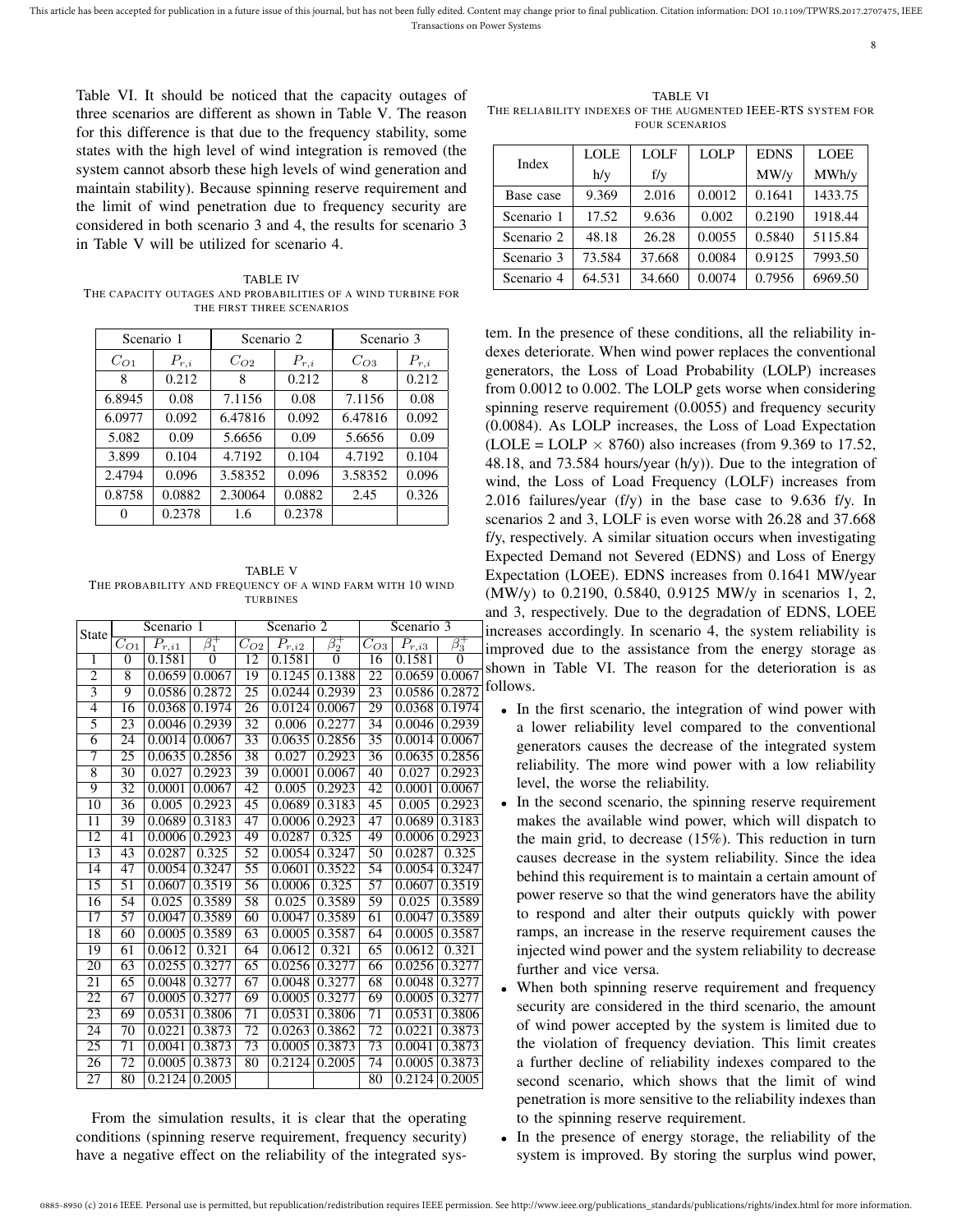the energy storage assists the system when demand is not satisfied by wind farms and conventional generators.

The system reliability can be enhanced by incorporating improved forecast of wind speed, increasing inertia of wind via advanced control strategies. In addition to the above mentioned methods, demand response is also another way of mitigating some of the reliability issues brought about by high penetration of renewable generation.

## *B. Discussion*

The work in this paper presents an improved method to evaluate the adequacy of wind integrated systems. Future work will consider the inclusion of the transmission lines in system reliability investigation. When the transmission lines are considered, the reliability of supply at any load bus in the system depends on both generation and transmission adequacy. In this case, the power flows must be modeled appropriately. The method presented herein can accommodate any power flow model in power systems. The reliability model can generally be stated as follows.

$$
\text{Min } C_T = \sum_{i=1}^{NB} C_i \tag{35}
$$

Subject to:

- Power balance conditions. These conditions can be represented by means of a capacity flow model [43], a DC power flow model [44], or an AC power flow model [45], depending on the required accuracy and on the availability of system data.
- Equipment availability and capacity constraints.

Here,  $C_T$  is the power not served,  $C_i$  is the power curtailed at bus  $i_{th}$ , and  $N_B$  is the number of buses. For any encountered scenario, power will be routed through the network in such a manner as to minimize the power outage.

#### IV. CONCLUSION

This paper has presented the effects of stochasticity and low inertia characteristics of wind power on the reliability of the system. This work has shown that the reliability of the integrated system decreases when system security has to be ensured. This is one of the important aspects that has not been investigated in depth in prior research. The validity of the proposed method has been investigated and supported by a mathematical analysis and simulation. The effect of the energy storage on improving the integrated system reliability was also examined. The technique presented here will assist the system operator in better dispatch to maintain system stability and reliability as increasing amounts of renewable resources are integrated into the power grid. The technique is also helpful for power system planning to ensure system stability.

### **REFERENCES**

[1] R. Desmukh and R. Kumar, "Reliability analysis of combined windelectric and conventional systems," *Solar Energy*, vol. 28, no. 4, pp. 345– 352, Aug. 1982.

[2] R. Billinton and A. Chowdhury, "Incorporation of wind energy conversion systems in conventional generating capacity adequacy assessment," *IEE Proceedings C - Generation, Transmission and Distribution*, vol. 139, no. 1, pp. 47–56, Jan. 1992.

9

- [3] C. Singh and A. Lago-Gonzalez, "Reliability modeling of generation systems including unconventional energy sources," *IEEE Trans. Power App. Syst.*, vol. PAS-104, no. 5, pp. 1049–1056, May 1985.
- [4] F. C. Sayas and R. Allan, "Generation availability assessment of wind farms," *IEE Proceedings - Generation, Transmission and Distribution*, vol. 143, no. 5, pp. 507–518, Sep. 1996.
- [5] A. P. Leite, C. L. Borges, and D. M. Falcao, "Probabilistic wind farms generation model for reliability studies applied to Brazilian sites," *IEEE Trans. Power Syst.*, vol. 21, no. 4, pp. 1493–1501, Nov. 2006.
- [6] T. Manco and A. Testa, "A Markovian approach to model power availability of a wind turbine," in *Power Tech, 2007 IEEE*, pp. 1256– 1261, Jul. 2007.
- [7] S. Sulaeman, M. Benidris, J. Mitra, and C. Singh, "A wind farm reliability model considering both wind variability and turbine forced outages," *IEEE Trans. Sustain. Energy*, vol. 8, no. 2, pp. 629–637, Apr. 2017.
- [8] P. Giorsetto and K. F. Utsurogi, "Development of a new procedure for reliability modeling of wind turbine generators," *IEEE Trans. Power App. Syst.*, vol. PAS-102, no. 1, pp. 134–143, Jan. 1983.
- [9] A. S. Dobakhshari and M. Fotuhi-Firuzabad, "A reliability model of large wind farms for power system adequacy studies," *IEEE Trans. Energy Convers.*, vol. 24, no. 3, pp. 792–801, Aug. 2009.
- [10] F. Vallee, J. Lobry, and O. Deblecker, "System reliability assessment method for wind power integration," *IEEE Trans. Power Syst.*, vol. 23, no. 3, pp. 1288–1297, Aug. 2008.
- [11] N. B. Negra, O. Holmstrøm, B. Bak-Jensen, and P. Sorensen, "Aspects of relevance in offshore wind farm reliability assessment," *IEEE Trans. Energy Convers.*, vol. 22, no. 1, pp. 159–166, Mar. 2007.
- [12] H. Kim, C. Singh, and A. Sprintson, "Simulation and estimation of reliability in a wind farm considering the wake effect," *IEEE Trans. Sustain. Energy*, vol. 3, no. 2, pp. 274–282, Mar. 2012.
- [13] R. Billinton, H. Chen, and R. Ghajar, "A sequential simulation technique for adequacy evaluation of generating systems including wind energy,' *IEEE Trans. Energy Convers.*, vol. 11, no. 4, pp. 728–734, Dec. 1996.
- [14] P. Wang and R. Billinton, "Reliability benefit analysis of adding WTG to a distribution system," *IEEE Trans. Energy Convers.*, vol. 16, no. 2, pp. 134–139, Jun. 2001.
- [15] W. Wangdee and R. Billinton, "Reliability assessment of bulk electric systems containing large wind farms," *International Journal of Electrical Power & Energy Systems*, vol. 29, no. 10, pp. 759–766, Dec. 2007.
- [16] D. Halamay, T. K. Brekken, A. Simmons, and S. McArthur, "Reserve requirement impacts of large-scale integration of wind, solar, and ocean wave power generation," *IEEE Trans. Sustain. Energy*, vol. 2, no. 3, pp. 321–328, Jul. 2011.
- [17] N. Nguyen and J. Mitra, "An analysis of the effects and dependency of wind power penetration on system frequency regulation," *IEEE Trans. Sustain. Energy*, vol. 7, no. 1, pp. 354–363, Jan. 2016.
- [18] N. Nguyen and J. Mitra, "Effect of wind power on load frequency control," in *IEEE Power and Energy Society General Meeting*, pp. 1–5, Jul. 2016.
- [19] H. Bevrani, A. Ghosh, and G. Ledwich, "Renewable energy sources and frequency regulation: survey and new perspectives," *Renewable Power Generation, IET*, vol. 4, no. 5, pp. 438–457, Sep. 2010.
- [20] H. Banakar, C. Luo, and B. T. Ooi, "Impacts of wind power minute-tominute variations on power system operation," *IEEE Trans. Power Syst.*, vol. 23, no. 1, pp. 150–160, Feb. 2008.
- [21] M. J. Hossain, H. R. Pota, M. A. Mahmud, and R. Ramos, "Investigation of the impacts of large-scale wind power penetration on the angle and voltage stability of power systems," *Systems Journal, IEEE*, vol. 6, no. 1, pp. 76–84, Mar. 2012.
- [22] E. Vittal, M. O'Malley, and A. Keane, "A steady-state voltage stability analysis of power systems with high penetrations of wind," *IEEE Trans. Power Syst.*, vol. 25, no. 1, pp. 433–442, Feb. 2010.
- [23] J. Conto, "Grid challenges on high penetration levels of wind power," in *IEEE Power and Energy Society General Meeting*, pp. 1–3, 2012.
- [24] S.-H. Huang, D. Maggio, K. McIntyre, V. Betanabhatla, J. Dumas, and J. Adams, "Impact of wind generation on system operations in the deregulated environment: ERCOT experience," in *IEEE Power and Energy Society General Meeting*, pp. 1–8, 2009.
- [25] N. Miller, M. Shao, S. Venkataraman, C. Loutan, and M. Rothleder, "Frequency response of California and WECC under high wind and solar conditions," in *IEEE Power and Energy Society General Meeting*, pp. 1–8, 2012.